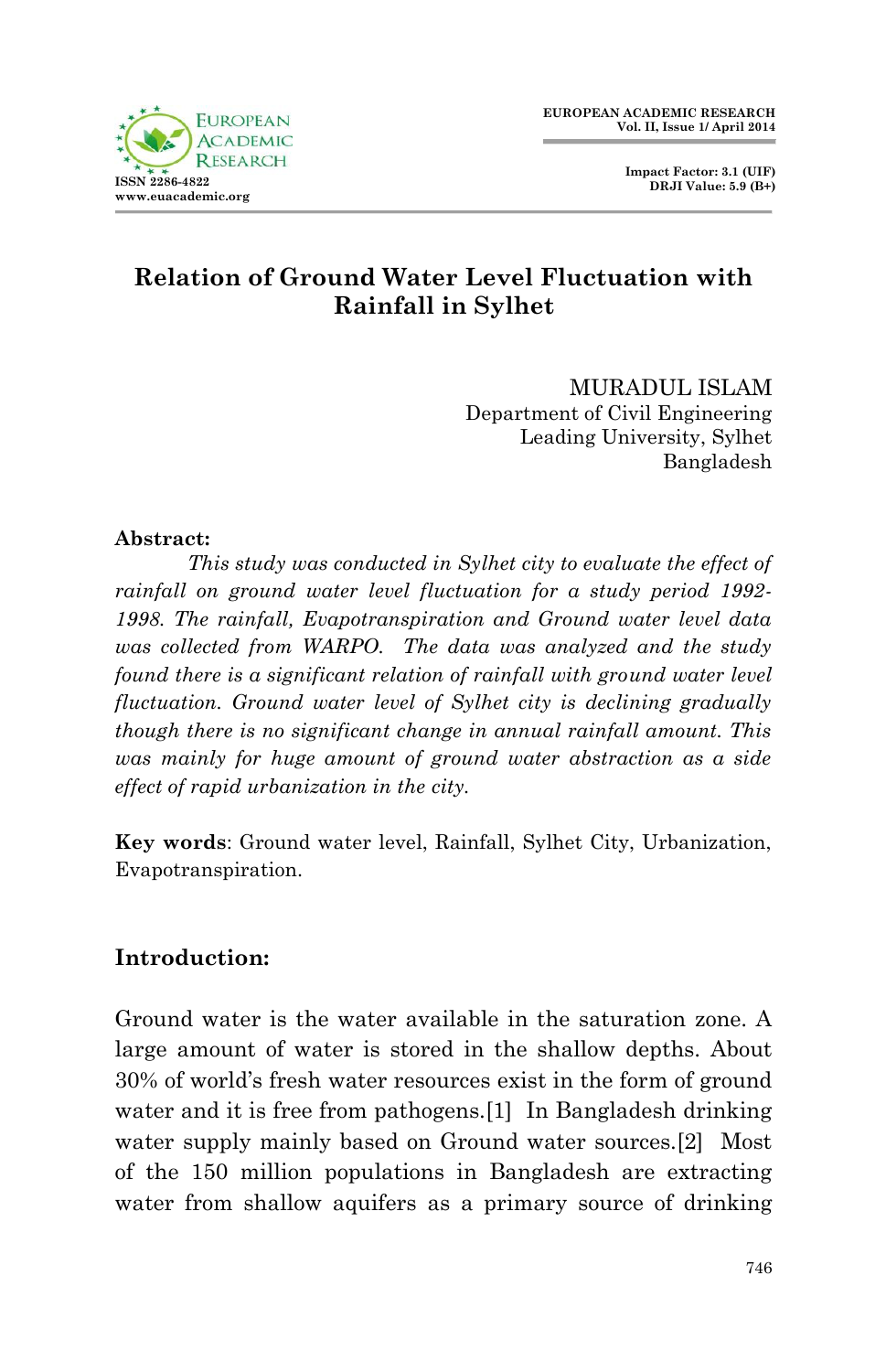and cooking water. An estimated ten million domestic wells are withdrawing water for water supply in rural areas of Bangladesh and urban water supply is also heavily dependent on it.[3] Total irrigation water use in Bangladesh estimated 246km3 annually (2004-2005) and 18 km3 of which comes from ground water. [4]

In Sylhet city Ground water is one of the main sources of water. For agriculture and municipal use the withdrawal of ground water is going on. Sylhet is a growing city and its rapid urbanization effecting on the ground water. Urban areas generate more run-offs generally. But they disturb the natural infiltration by increasing the impervious surface. This disturbance in infiltration is responsible for ground water lowering. Urban areas are now filled with a large number of buildings. Unbroken materials of concrete/asphalt etc during construction work can also disturb the precipitation from entering in to the soil. Extensive ground water extraction's common effect is Land Subsidence. Experiences from other countries indicate that at least 9 meters of permanent lowering of groundwater table causes 30 cm of land subsidence.[5] On the year 1960-1985 and 1986-2010 rainfalls during summer, critical period and monsoon have an increasing trend by 24.5%, 33.8% and 1.13% respectively comparing the two halves of time period. But the rainfall in winter has decreased by 35.2%. [6]''Exploitation or over withdrawal of groundwater resources imposes stress on groundwater regime distorting the aquifer recharge-withdrawal equilibrium and as a result, a continuous decline in water table may occur causing much adverse surface and subsurface environmental effect'' [7]

## **2. Materials and Methods**

## **2.1. Study Area**

The study area Sylhet city is situated on the banks of Surma River. Sylhet City Corporation has a population of estimated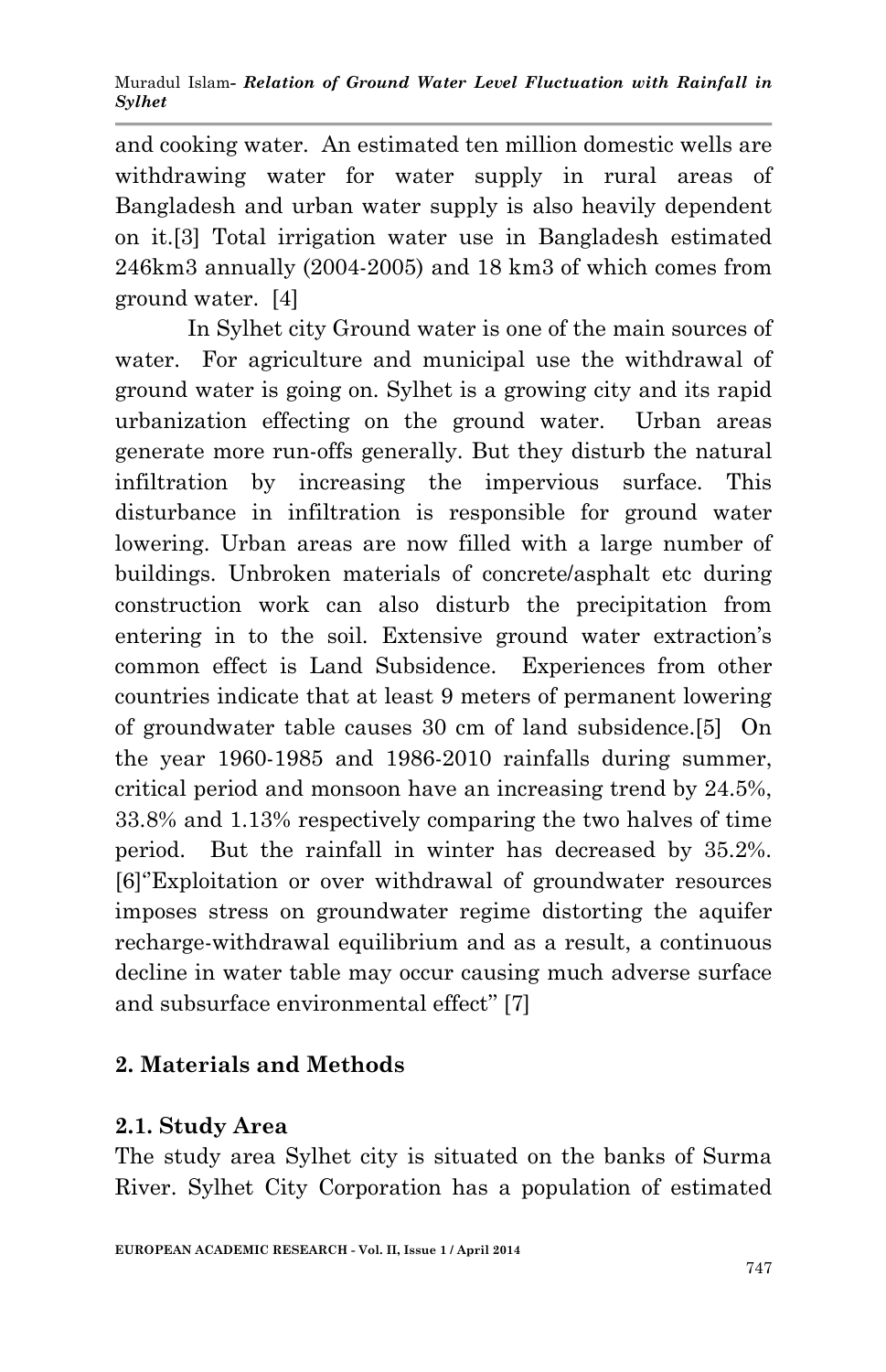Muradul Islam*- Relation of Ground Water Level Fluctuation with Rainfall in Sylhet*

500,000 people and an area of 26.5 square km. It is the fifth largest city of Bangladesh and located on the North-Eastern part of the country map. Geographical location of the city is at 24.8917°N 91.8833°E. The climate of Sylhet is humid subtropical with an average highest annual temperature 23 °C (Aug–Oct) and average lowest temperature of  $7 \text{ °C}$  (Jan). Sylhet Municipality was established in 1878, almost 136 years ago but actual expansion of municipal area started after the Liberation war of Bangladesh in 1971. The 1971 war of liberation accelerated the rate of migration which led to rapid urbanization in Sylhet.

Sylhet consists of 27 wards and 210 Mahallas. Bangladesh National Building Code (1993) has placed the city on Zone III on seismic map, which is a zone of high seismic risk with a basic seismic co-efficient of  $0.08$ .[1]



 **Figure 1 Sylhet City Map**

### **2.2. Data Collection**

Rainfall, Evapotranspiration and Ground water level data was collected from The Water Resources Planning Organization (*WARPO*) which is an organization under Ministry of Water Resources, Bangladesh.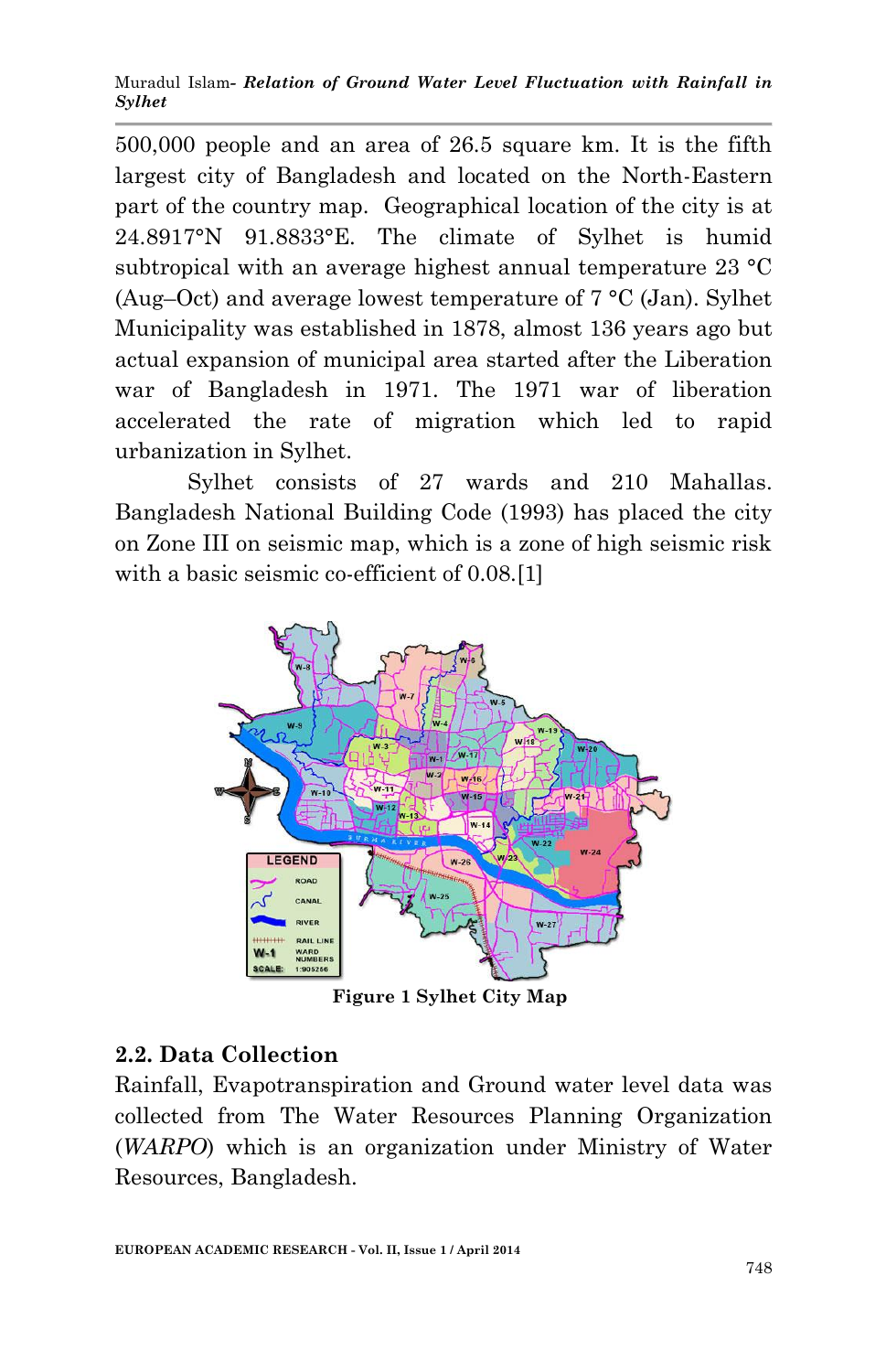# **2.3. Runoff**

"Runoff means the draining or flowing off of precipitation from catchment area through a surface channel. It thus represents the output from the catchment in a given unit of time." Runoff is a major component of water cycle. Evapotranspiration, initial loss, infiltration and detention requirements will have to be satisfied before the commencement of runoff for a given precipitation. [1] Runoff is also the primary agent in soil erosion.

Calculation of Runoff can be done by following equation, here P is rainfall coefficient and  $k_b$  is Runoff coefficient.

# $R = k_b \times P$

# **2.4. Infiltration**

Water on the ground enters into the soil by infiltration process. Two forces gravity and capillary action is mainly responsible for infiltration. Also infiltration depend on soil characteristics including ease of entry, storage capacity, and transmission rate through the soil, soil texture and structure, vegetation types and cover, water content of the soil, soil temperature, rainfall intensity etc. During the early part of a storm infiltration capacity rapidly declines and then after couple of hours tends towards an approximately constant value. [2]

Infiltration can be calculated by the following equation

$$
I = P\text{-}ET\text{-}R
$$

Where, I, P, ET and R are indicating the Infiltration, Rainfall, Evapotranspiration and runoff, respectively.

# **3. Results and Discussions**

## **3.1 Rainfall Variation**

The rainfall variations of Sylhet during 1992 to 1998 are shown below in fig-2. The maximum rainfall was found on the rainy season June-July and minimum rainfall was found between November to February. The maximum rainfall of this study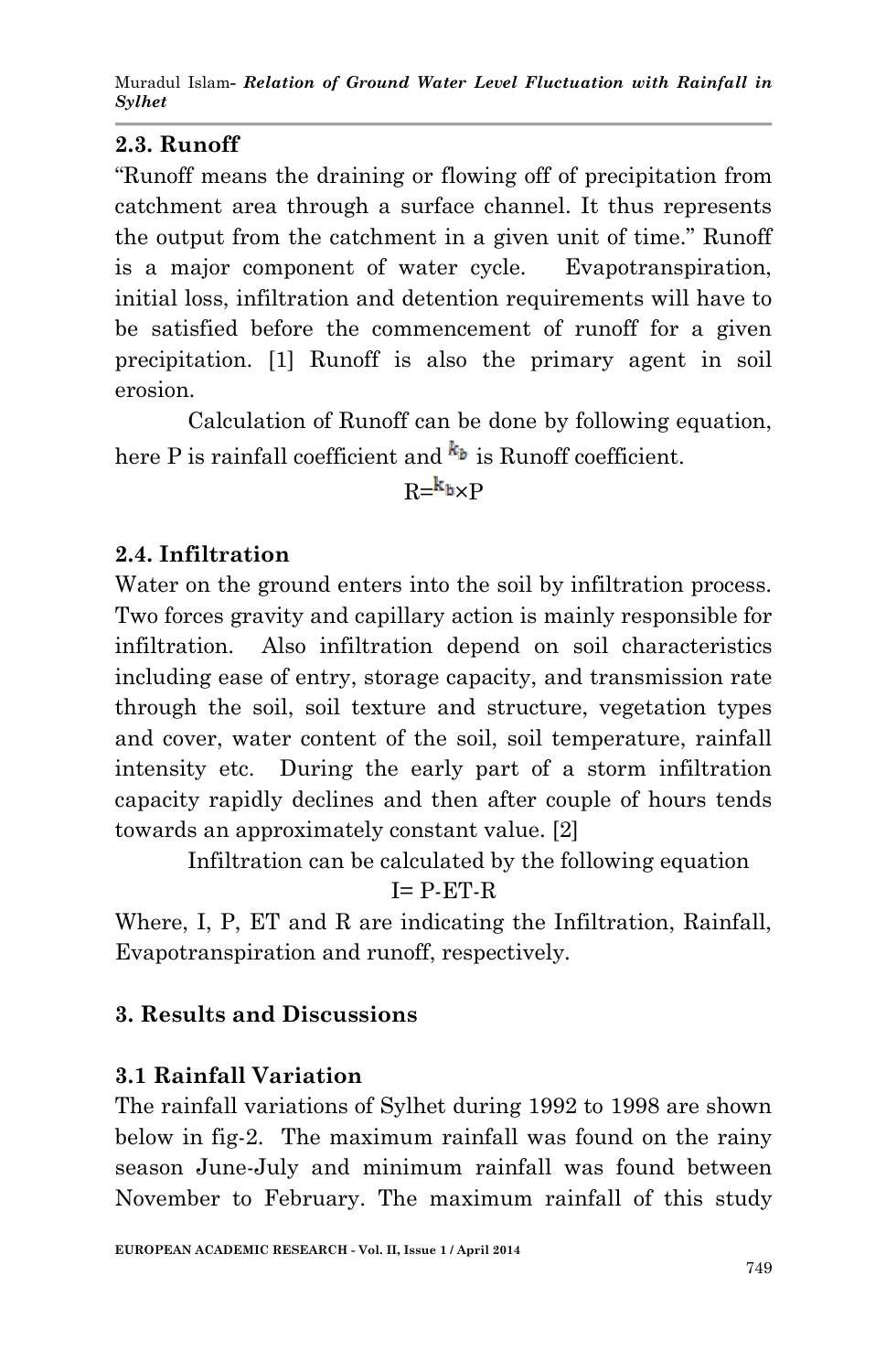Muradul Islam*- Relation of Ground Water Level Fluctuation with Rainfall in Sylhet*

period was in July of 1998. On July, 1993 there was also good amount of rainfall which is very nearer to the maximum.



**Figure 2 Rainfall Variation**

#### **3.2 Estimated Runoff**

The maximum annual rainfall was recorded on 1993. On 1994 there was a fall in rainfall amount. Estimated runoff is shown on the third column. This result showing that on 1993 the amount of estimated runoff is maximum. After this there was a little decrease in the runoff amount as rainfall decreased in this period. On 1998 there is a rise on estimated runoff with an increase in annual rainfall amount.

 $R=Kh\times P$ 

Where P and Kb are the rainfall and the runoff coefficient, respectively.

| Year | Annual Rainfall (mm) | Runoff (mm) |
|------|----------------------|-------------|
| 1992 | 2864                 | 572.4       |
| 1993 | 3881.75              | 776.35      |
| 1994 | 2887.25              | 577.45      |
| 1995 | 3127.05              | 625.41      |
| 1996 | 3272                 | 654.4       |
| 1997 | 2987.25              | 597.45      |
| 1998 | 3587.23              | 717.45      |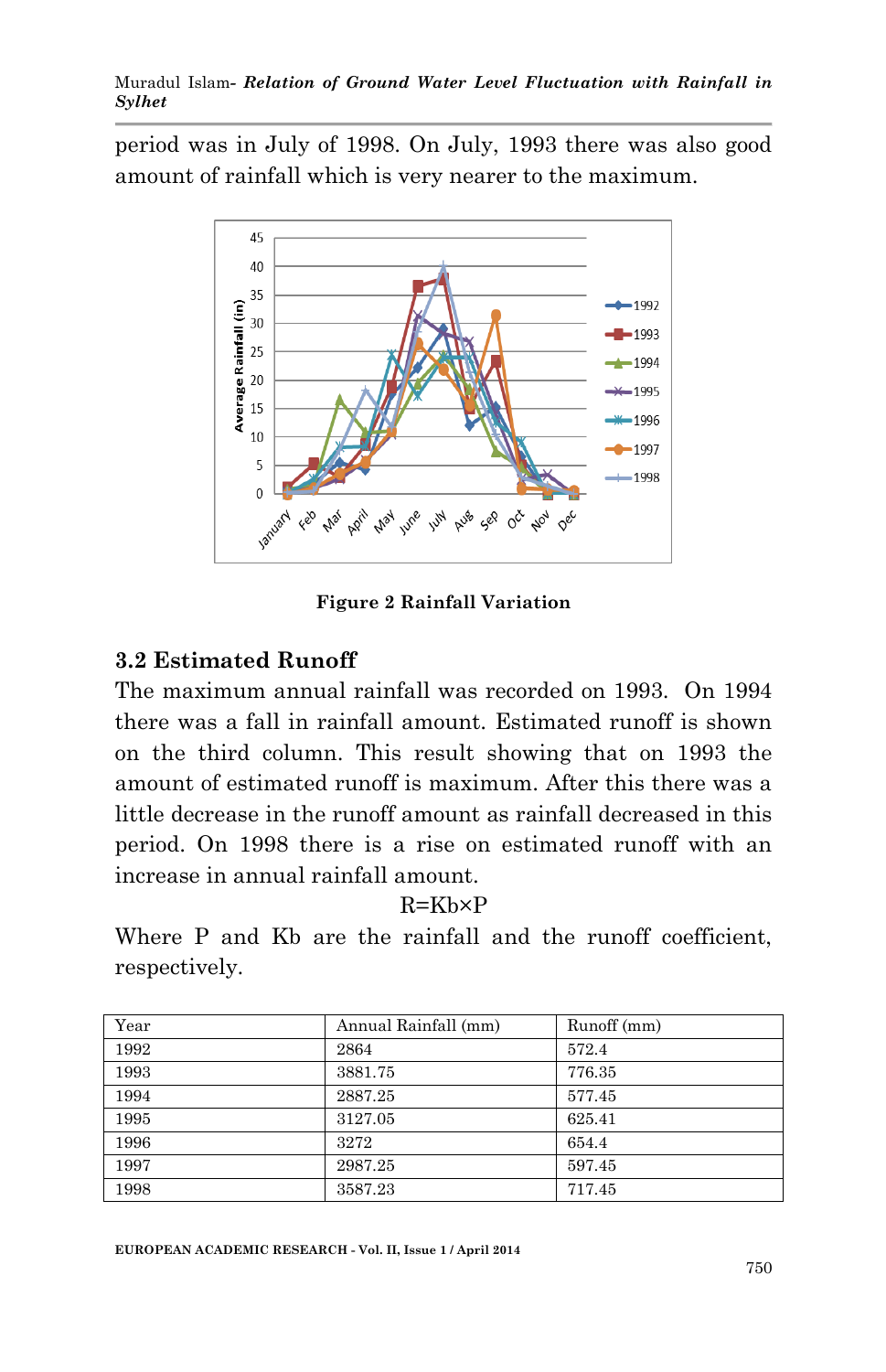# **3.3 Estimated infiltration**

Highest infiltration in Sylhet region was in 1993 as the rainfall was maximum in this year. Since then infiltration decreased and on 1998 there is a rise on infiltration amount. The highest infiltratin estimated is 3102.15mm and lowest is 2288.2mm.

*I= P-ET-R* (ii)

Where, *I, P, ET* and *R* indicate the infiltration, rainfall, evapotranspiration and runoff, respectively.

| Year | Evapotranspiraion | Infiltration (mm) |
|------|-------------------|-------------------|
| 1992 | 3.385             | 2288.2            |
| 1993 | 3.2441            | 3102.15           |
| 1994 | 3.4441            | 2306.35           |
| 1995 | 3.3408            | 2498.74           |
| 1996 | 3.3458            | 2614.25           |
| 1997 | 3.3516            | 2386.45           |
| 1998 | 3.2425            | 2866.54           |

## **3.4 Relation between rainfall and Water level fluctuation**



**Figure 3 Groundwater Level Fluctuation**

Fig3 showing the ground water level fluctuations of the study area between 1992 and 1998. On 1992 the rainfall, runoff and infiltration were minimum and on this year ground water depth was 3.04m. And on 1993 the rainfall, runoff and infiltration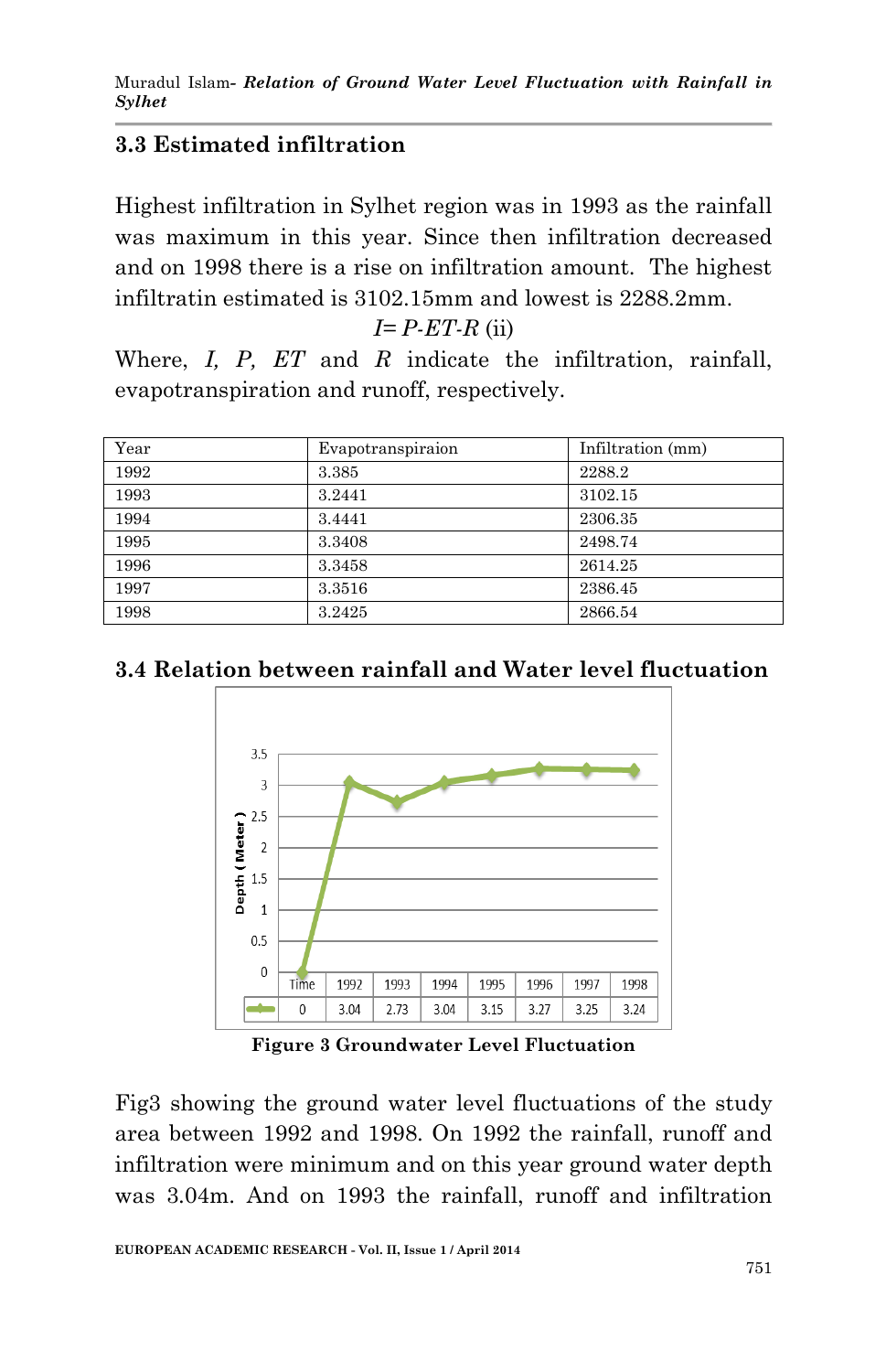Muradul Islam*- Relation of Ground Water Level Fluctuation with Rainfall in Sylhet*

were maximum and on this year ground water depth was minimum. . Ground water table recharged by the rainfall by a large amount on 1993, so there is a decrease in ground water level depth in this year. This is a clear indication of the effect of rainfall on groundwater level. From 1994 the rainfall decreased and also infiltration. So the ground water depth is increasing. On 1998 there is a slight decrease in ground water level depth for the increase of infiltration due to rainfall of that year. This study showing that there is a very close relation between rainfall and infiltration with groundwater level fluctuation in Sylhet.

Ground water extraction due to irrigation and municipal purposes is increasing with time. Sylhet is a growing city and rapid urbanization is responsible for huge ground water extraction. For these factors, we are observing that, the ground water level depth is increasing on 1996 to 1998 though in 1998 there was a good amount of rainfall.

### **Conclusion and Scope for Study:**

Ground water level in Sylhet city is declining day by day. Urbanization in this city should be done with proper urban planning considering all aspects of the environment. As this area is situated in the most earthquake risky zone lowering of ground water can cause huge destruction by land subsidence on earthquake. The excessive pressure on ground water can be minimized by rainwater harvesting. The condition of ground water level can also be improved by artificial ground water recharge. There is a further scope of study on ground water fluctuation due to abstraction of groundwater in Sylhet city for irrigation and municipal use.

### **Acknowledgements**

Special thanks to M. A. Zafor, Senior lecturer of Leading University, Sylhet and the Water Resources Planning Organization (WARPO) for helping me to collect the required data.